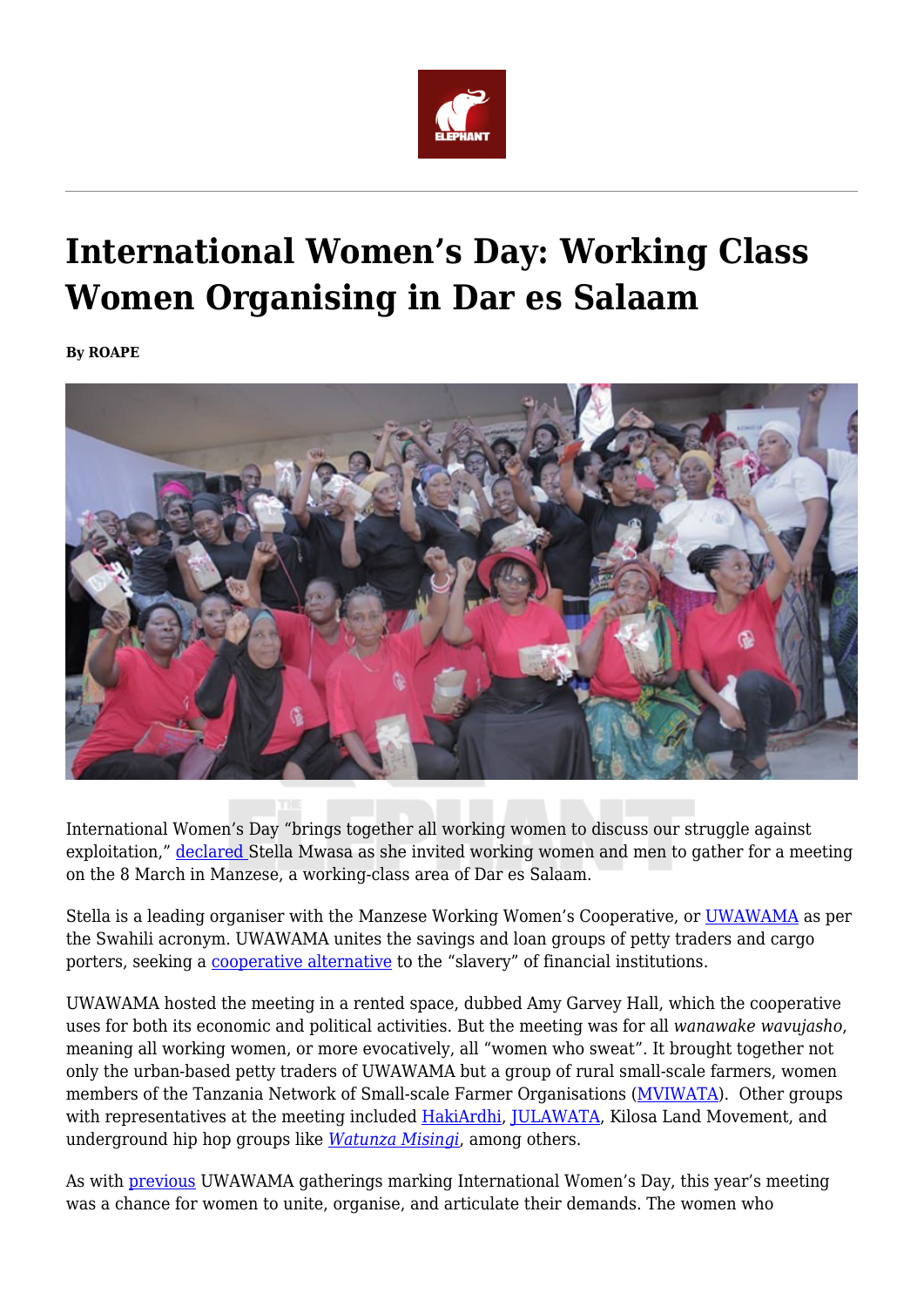participated in the day's discussions summed up these demands in a declaration, part of a "struggle to remind society that women's demands differ depending on class" and to explicitly define these demands "for working women."

In the spirit of International Women's Day, and to "remind society" beyond Tanzania, here is an English translation of the declaration. The original Swahili version is available [here.](https://sautiyaujamaa.wordpress.com/2022/03/09/madai-sita-endelevu-ya-wanawake-wanyonge/)

**\***

# **Six abiding demands from working women for Women's Day**

We working women, urban and rural, including small business operators and smallholder farmers, have come together in solidarity to celebrate International Working Women's Day today, 8 March 2022, in Amy Garvey Hall, Manzese. As women who face a variety of challenges under all oppressive systems, we realize that our interests are different from the interests of upper class women. Therefore, we decided to establish our alternative forum to celebrate Women's Day. After a lengthy debate through this forum, we declare the following six abiding demands for working women.

### *1. Full economic freedom*

Despite there being many campaigns for women's economic empowerment, like microfinance initiatives, a large group of working women have ended up the slaves of financial institutions. Instead of being empowered, we are chained by debt that exacerbates our poverty. This is because the solutions offered to tackle women's poor economic conditions do more to entrench an oppressive economic system than to liberate women.

Many initiatives for women's economic empowerment benefit financial institutions more than they liberate us. Through these campaigns, we are encouraged to take out [exploitative loans,](https://africasacountry.com/2019/03/how-the-poor-can-fight-back-against-the-banks) and then to become selfish to the extent that we will do anything to pay them back, including exploiting and oppressing other women.

We working women are tired of being slaves. We no longer want [deceptive empowerment](https://roape.net/2022/03/01/kenya-and-the-rise-of-the-financial-inclusion-delusion/) [initiatives](https://roape.net/2022/03/01/kenya-and-the-rise-of-the-financial-inclusion-delusion/) that are useless to us. We have unanimously decided that we will continue to fight for full economic independence, and we want it to be known that such freedom will not be achieved if a large group of women continue to be enslaved by financial institutions. So we will continue to fight against oppressive financial institutions and against all systems of class exploitation until all women and all working people are free.

### *2. Freedom to own land and protection from land-grabbing*

We working women are the major producers given that a large percentage of rural smallholder farmers and urban small business operators are women. Land is our main source of livelihood. Yet the patriarchy deprives us of our right to own land because of our gender, and the capitalist system robs us of that right along with working men because of our economic class. Because of capitalism, neo-colonialists have been given the name of investors and are protected by the state when they plunder our land.

Every time the government announces the arrival of investors in our areas, we are filled with grief and anxiety because, in our experience, we can expect nothing aside the loss of our homes and our productive areas. We are always told that investors are coming to bring us prosperity, wellbeing and development, but reality and experience have shown that they come to destroy us by depriving us of our land, which is the main means of production, and by turning us into labourers in their fields or factories.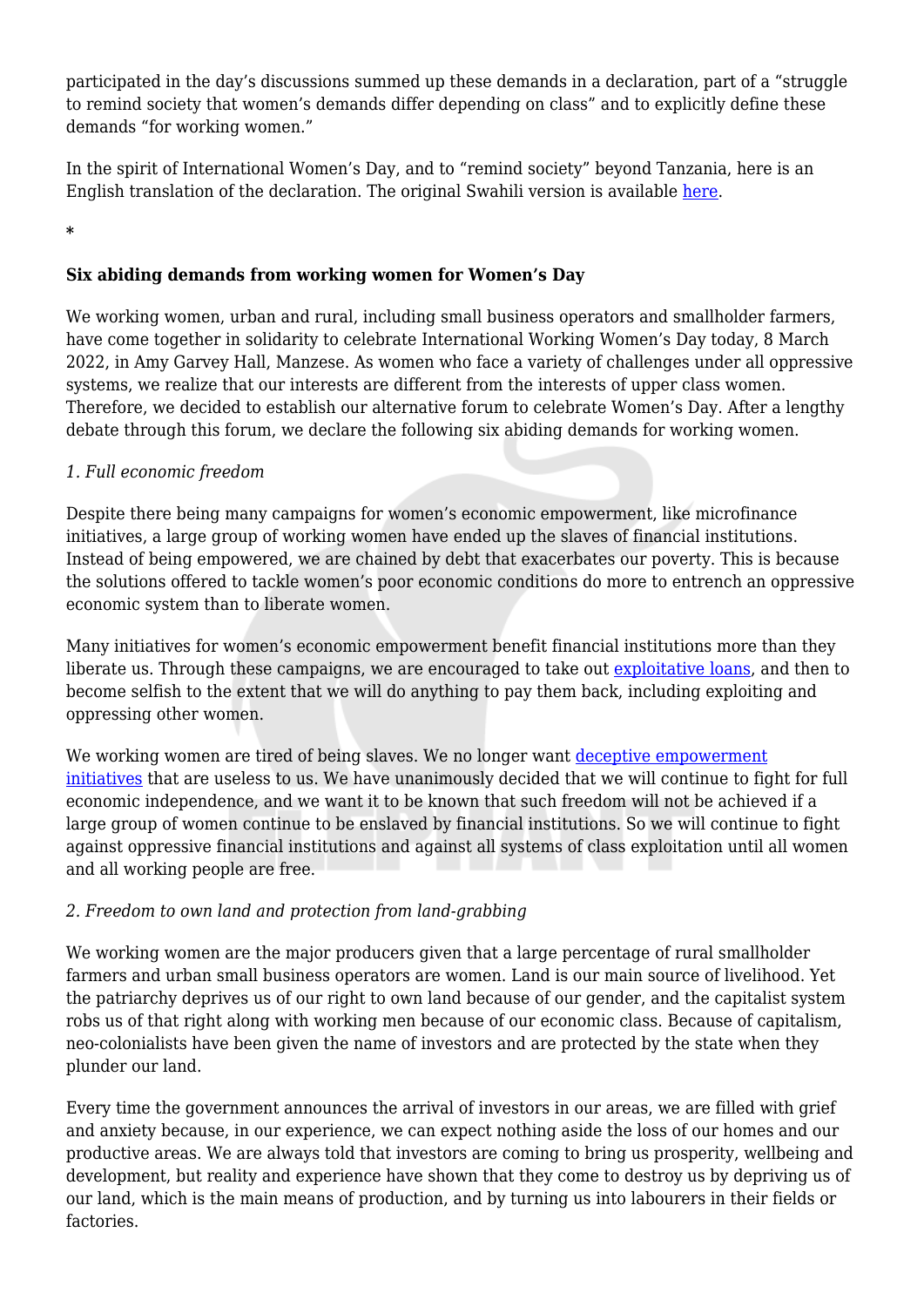Others come as investors then plunder our land. Yet later they end up fencing off that land without even using it for any productive activity. Whether in rural areas where our fields are stolen or in cities where our businesses are evicted, the cry of all working people is the same.

We unanimously say that we are tired of being turned into serfs on our own land, and of becoming producers without food or other basic necessities because our land is stolen. For us, land is our identity, our heritage, and our life. There is nothing more important than fighting for our lives. There is no greater right to defend than the right to life, and to separate us from our land is to rob us of our lives. Therefore, we will continue to claim that right and to fight land-grabbing in all its various forms.

### *3. Free social services*

In this unjust system, everything is turned into a commodity for sale, including important social services like health, education, clean and safe drinking water, and more. Since the system itself has created classes of the haves and have-nots, the vast majority of the have-nots cannot afford such services due to lack of money.

When it comes to discrimination in these services, we working women are the main victims. We are the ones who lose our lives by failing to access quality health care during childbirth because we cannot afford the high cost in hospitals that provide good care, many of which are private. Even when we go to government hospitals, we still need to purchase medical equipment for maternity care, which are also sold at a high price. Maternity services start at a cost of TSh75,000 (US\$30) rising to TSh200,000 (US\$90) and up to Tsh3,000,000 (US\$1300) depending on the type of hospital and the type of delivery, natural or caesarean section. These costs are in addition to the cost of purchasing medical equipment. In short, in this system where we are forced to purchase essential health care, working women are at greater risk of losing our lives or those of our children during childbirth.

The health sector is just one facet that shows how we live in a society that degrades human dignity by selling services. Since without these services we cannot live nor safely bring a new life into the world, for us women, our rights cannot be realized if the right to access these essential services discriminates against us and the whole class of working people. We are tired of living in fear of losing our lives and the lives of our children. Thus, we want a system in which our human dignity is given priority over money.

#### *4. The right to the city for all, without discrimination*

In urban areas, we working women earn our living by running small businesses in the middle of the city. Our dependence on such businesses stems from being the victims of an economy that fails to protect our livelihoods while concentrating the means of production in the hands of the few.

The economy fails to focus on production and thus ends up creating a nation of informal traders. Among us, there are victims of land grabbing that deprived us of our farms as well as a large group that could work productively in factories but that remains unemployed because there are no factories. Thus, our only option is the business of petty trading, and we cannot operate in areas where there are no customers as all our needs depend on this business.

In addition to relying on our businesses, we are also major service providers for people of all classes in the city. We are the cleaners and cooks in offices and other urban areas. In short, all the activities of upper-class people in the city depend in every way on our services. Yet, whether we can live and earn a livelihood in the city is at the mercy of the state and not a recognized or respected right. We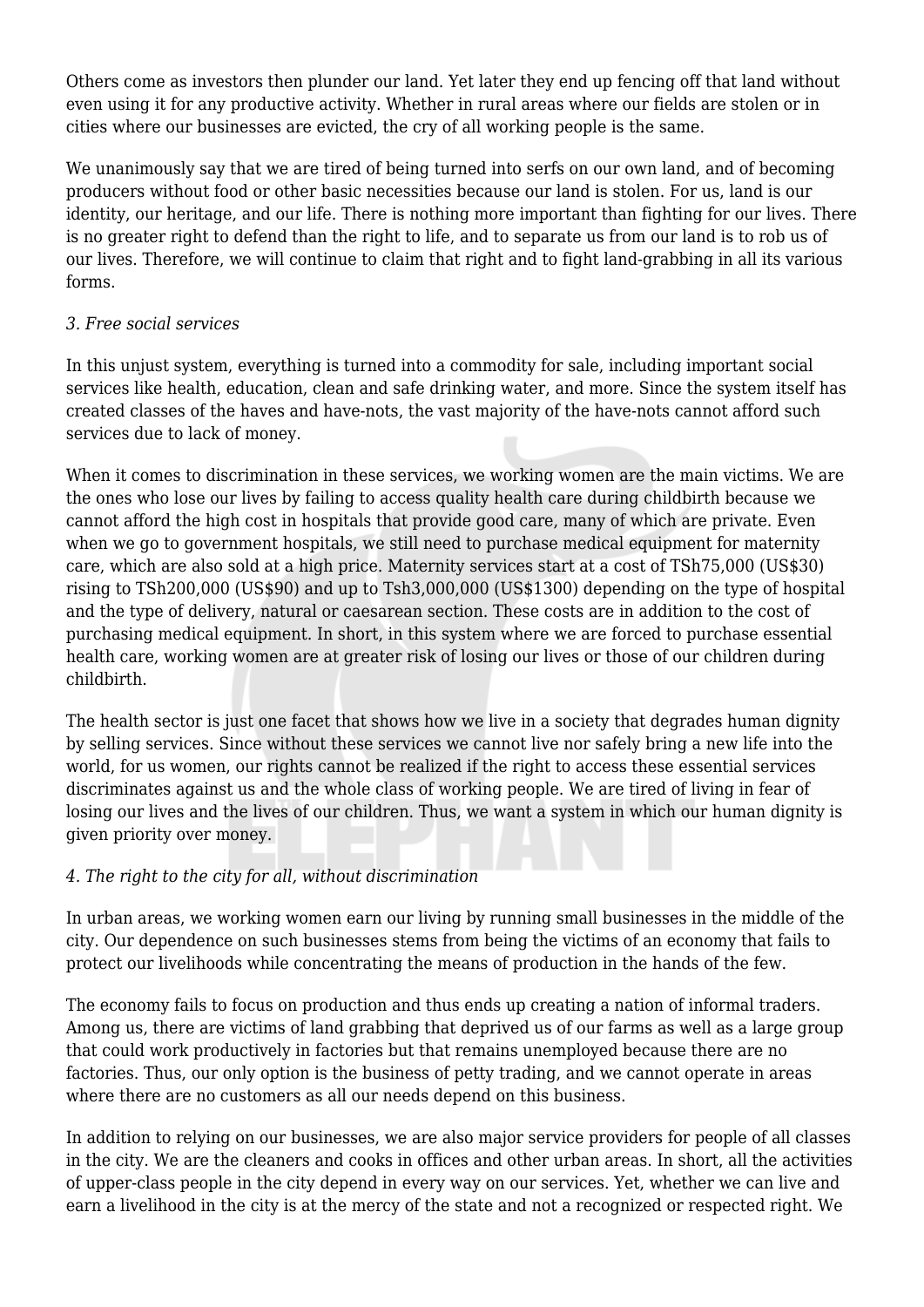working women – as well as men of the working class – have been called derogatory names to justify the abuse, humiliation and theft inflicted on us, including the brutal evictions from urban areas.

Since cities are built with our sweat and through our taxes, we want our right to remain and do our business in the heart of the city. We are tired of being harassed and robbed of our property under the pretext of sanitation and urban planning. We do not accept to be second class citizens in cities that thrive on our sweat and our labour. Thus, we want the relevant authorities to plan cities based on the needs of all citizens without discrimination. As the main victims of urban planning that discriminates against the majority of urban residents, we will continue to fight for a "right to the city" for all without exception until a revolution to establish a fully equal system is achieved.

## *5. Decent jobs for all*

We working women recognize that the employment problem is systemic, and that it is not due to individual laziness or lack of ingenuity as we are told. We recognize that relations of production have been engineered such that a large group of able-bodied people are unemployed and turned into the slaves of a small group that monopolises the means of production. And that slavery thrives even more where the numbers of unemployed grow larger.

As working women, we are also affected by this problem, as we are educating our children with difficulty through our small businesses and farming. Sometimes we must sell everything we own to afford their schooling, which is also commodified in this system. Yet even after all that, our youth come back home and continue to be our dependents because there are no jobs.

As victims, we oppose all misleading ideologies that try to cover up these systemic weaknesses. We reject all ideologies that blame the victims for failing to find employment when it is the unjust system itself that has failed to create jobs. In solidarity with our children, we will continue to fight for decent jobs and to wish that all workers enjoy the fruits of their labour.

### *6. An end to gender-based violence in all its forms*

We working women are the biggest [victims of gender-based violence](https://ukombozireview.com/issue-8/whose-liberation-is-it-anyway-misogyny-and-homophobia-in-kenyan-leftist-spaces/). Due to the patriarchal system, we have grown up experiencing beatings and harassment, among other forms of abuse. We recognize that all women go through this ordeal, but it is indisputable that we are the biggest victims. Due to the hardships caused by capitalism, working women are vulnerable to violence as they are victims of men's stress and anger resulting from the cruelty of life. And since everything costs money, our economic situation deprives us of access to justice when we experience violence.

Given this reality, we will continue to fight to end gender-based violence, and beyond that, for full gender equality, which we believe will only be achieved when all oppressive systems are broken and a fully equal society is established, one that respects the dignity of each person.

Thus, we have decided:

(a) All of us present today will continue to create alternative organisations uniting working women wherever we are, raising our voices together to fight for these demands.

(b) We will continue to use these organisations to reach out to other working women and to encourage them to join forces and fight for our demands.

(c) We will continue to educate ourselves and to build class consciousness between us and working men to create strong solidarity that will enable us to bring about a revolution in the system and build a society with dignity, justice and prosperity for all.